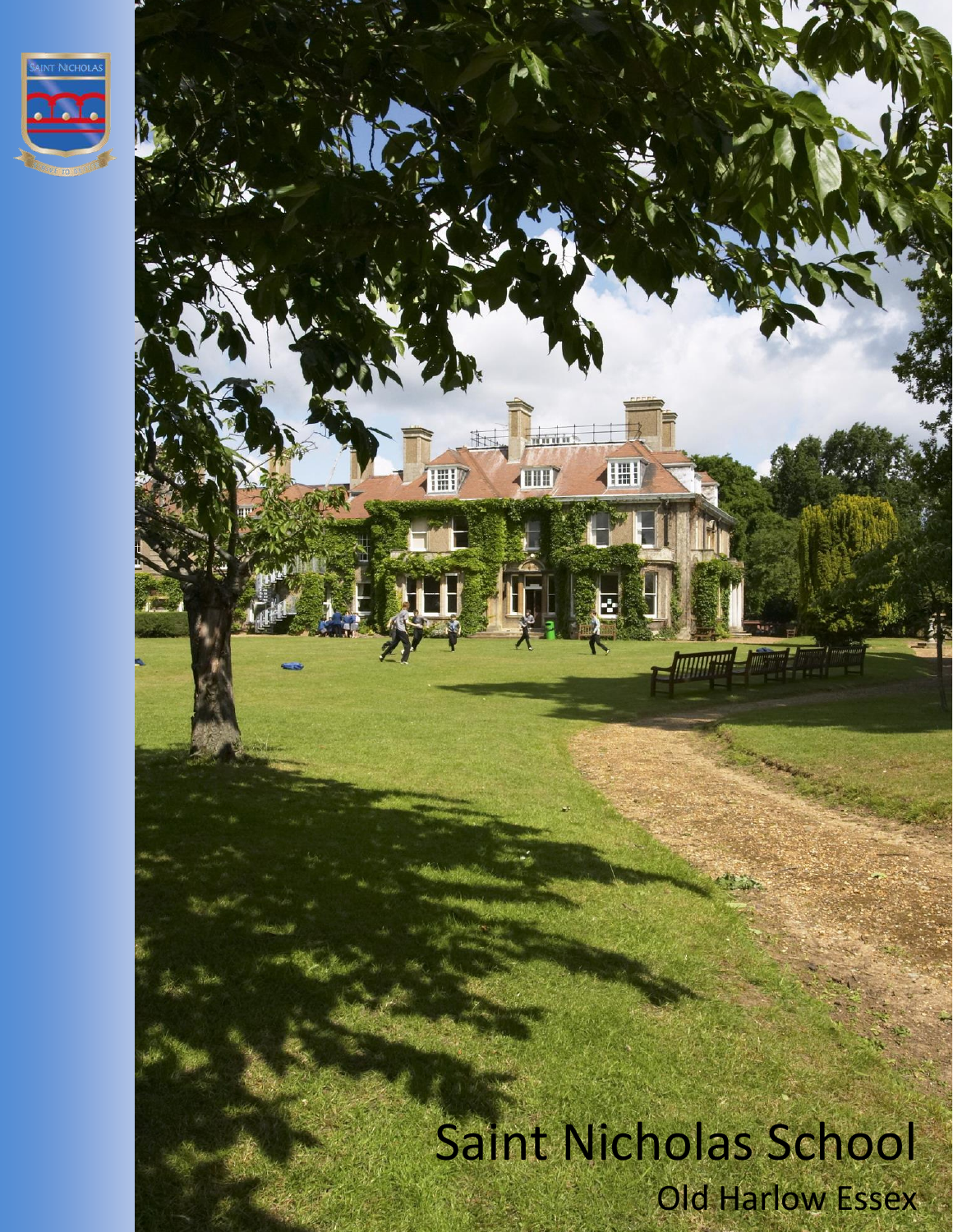

## **PRE-SCHOOL KEY WORKER**

### **Required September 2020**

As part of Saint Nicholas School's commitment to providing affordable, quality care to children in the community the school opened Little Saints Pre-School in September 2014, for children from 2 ½ years old.

The pre-school is open term time and offer children full and part-time places, subject to availability. Morning and afternoon sessions are offered separately. The breakfast club from 7:30 am and after-school club until 6:00 pm are both offered on an ad hoc basis.

### **The successful applicants**

The School is seeking to appoint two well-qualified and highly motivated practitioners to join our team – one permanent and one to cover maternity leave until July 2021.

The successful applicants will help to plan, lead and organise a varied and rich curriculum that delivers the EYFS ensuring all learners are challenged, motivated and engaged. We are seeking a highly professional candidates who are able to demonstrate excellent levels of communication with all stakeholders and articulate the attributes of the Saint Nicholas School ethos.

Deadline to apply: 14<sup>th</sup> August at midday, interviews will take place the following week. Only applications submitted on an official application form will be considered.

### **Terms & conditions**

We are looking to employ a permanent full-time key worker, plus an additional key worker to cover maternity leave until July 2021.

- Full-time, school term time plus one additional week at the start and end of the summer break, 37 weeks plus 4 weeks paid holiday giving a total of 42 weeks paid annually (the maternity cover post is for 41 weeks and only the week at the start of the summer break will be worked).
- Full-time hours will be 37.5 hours per week. The Pre-school will be open for 10  $\frac{1}{2}$  hours daily, from 7:30 am to 6:00 pm. The Pre-school Manager will be responsible for arranging a staff rota to ensure adequate cover during the setting's opening hours. The ability to be able to work flexible hours will be advantageous.
- The salary will be NA15, which, paid for 42 weeks equates to £15,180.57. The maternity leave cover is for 41 weeks and the salary equates to £14,819.
- You may contribute to a Pension Scheme and the school will contribute the statutory employer's contribution to this scheme if you choose to join.
- There is a generous fee remission for children of members of staff of up to 50% (for full-time staff) of the full fees provided their children meet the school's usual entry requirements.

### **SCHOOL'S HISTORY & BACKGROUND**

Saint Nicholas School was founded in 1939 with a total roll of 7 pupils. By 1977, the pupil roll had increased to 140 and at this time the school moved from its modest premises in Mill Street, Churchgate Street, to the current location at Hillingdon House. Today, Saint Nicholas is a thriving independent coeducational day school catering for approximately 460 pupils aged from 2 ½ to 16.

The school is situated in delightful gardens and grounds which extend to more than 14 acres. Lower, Middle and Upper Schools are each housed in their own area, within close proximity of each other, enabling good access to shared facilities. The School is very well equipped with specialist classrooms, science laboratories, technology areas, ICT rooms, and libraries. Sports facilities include extensive playing fields, tennis courts, a heated swimming pool, a sports hall and a theatre.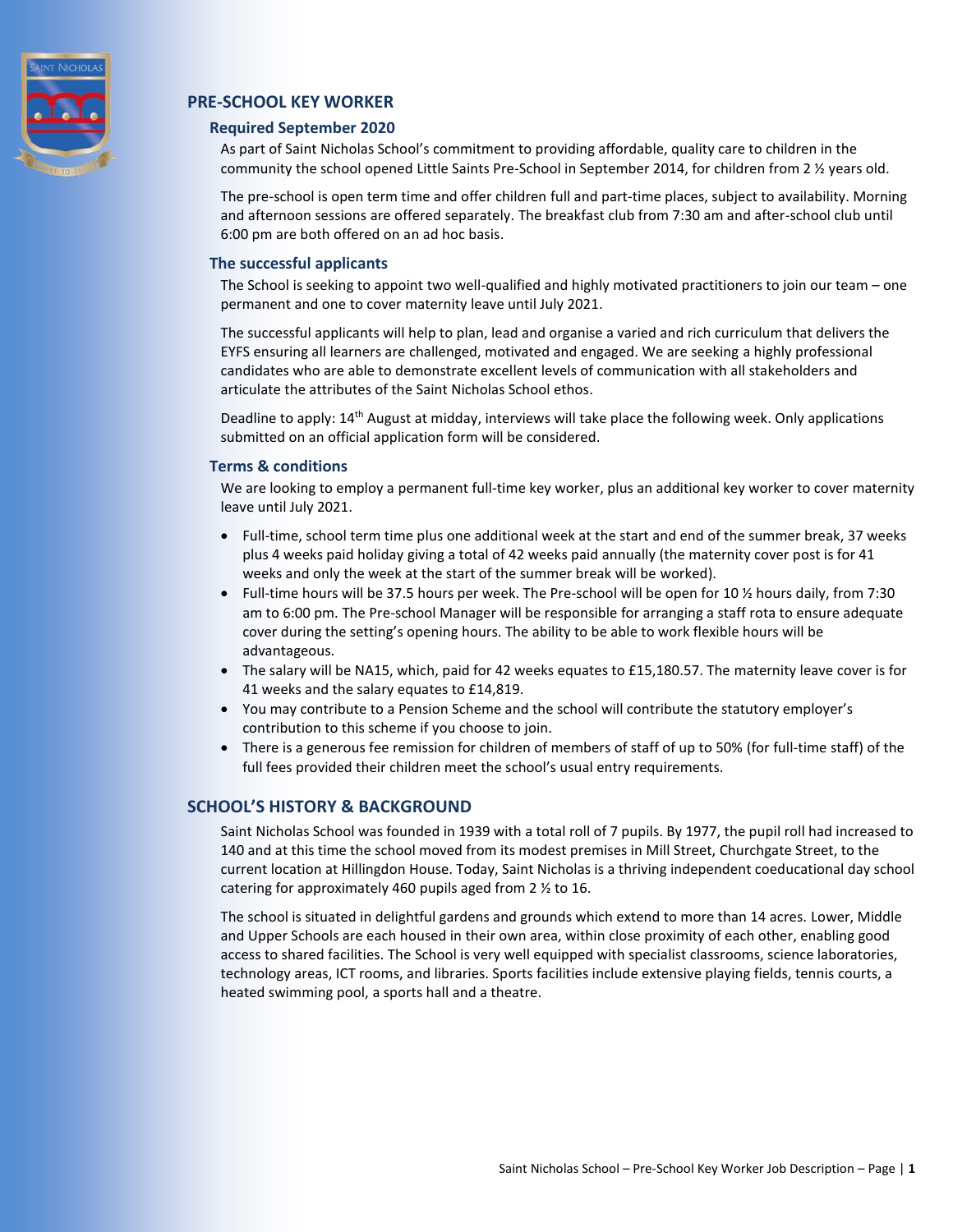

# **PRE-SCHOOL KEY WORKER**

### **CORE PURPOSE**

To provide a high level of care and play and educational activities to support the all-round development of the children who attend the pre-school.

### **KEY RESPONSIBILITIES**

### **Pastoral care**

To ensure that you are providing a high level of care to each individual child.

To be responsible for:

- contributing to the recording of all reports and records according to the school's policies and procedures
- following the correct procedure to ensure that the children are collected by person/s authorised to do so by the parents
- helping prepare and facilitate a wide range of activities and experiences to promote the interest and development of the children
- helping to ensure the setting meets the needs of children and families from all cultures and religious backgrounds.

### **Educational activities and play**

To ensure that you are providing a high level of play and educational activities in line with the planning to help promote the individual development of each child.

To be responsible for:

- contributing to the planning to provide a programme of activities and experiences to promote interest and support development of the children, in line with the EYFS
- helping ensure the curriculum is inclusive and caters for the varying needs and developmental stages of each child
- supporting the team with the key worker system by carrying out observations with the children you are working with.

### **Working with the team**

To work under the guidance of senior staff and with other colleagues to promote good team relationships and to help implement the daily routine.

To be responsible for:

- fulfilling the role of the key worker, preparing developmental records and updating information on the child and family as required
- working under the guidance of senior staff, both in your room and in other areas of the pre-school
- working as part of a team with your colleagues supporting other staff and sharing information as appropriate
- using your initiative and working in a flexible manner offering assistance where it is needed to help all areas of the pre-school to run safely and smoothly
- undertaking other tasks including domestic duties
- respecting senior staff and managements decisions at all times, voicing your opinions in an appropriate fashion
- ensuring that all visitors are welcomed and supported.

**Parental involvement: managing relationships and sharing information**

To build strong parent/carer relationships through day to day liaison with parents.

To be responsible for:

- actively encouraging the involvement of parent/carers at all levels in the pre-school, including regular reviews and reports of children's progress
- delivering childcare in a way that meets the parent's/carer's needs and working in partnership with them providing high levels of customer care at all times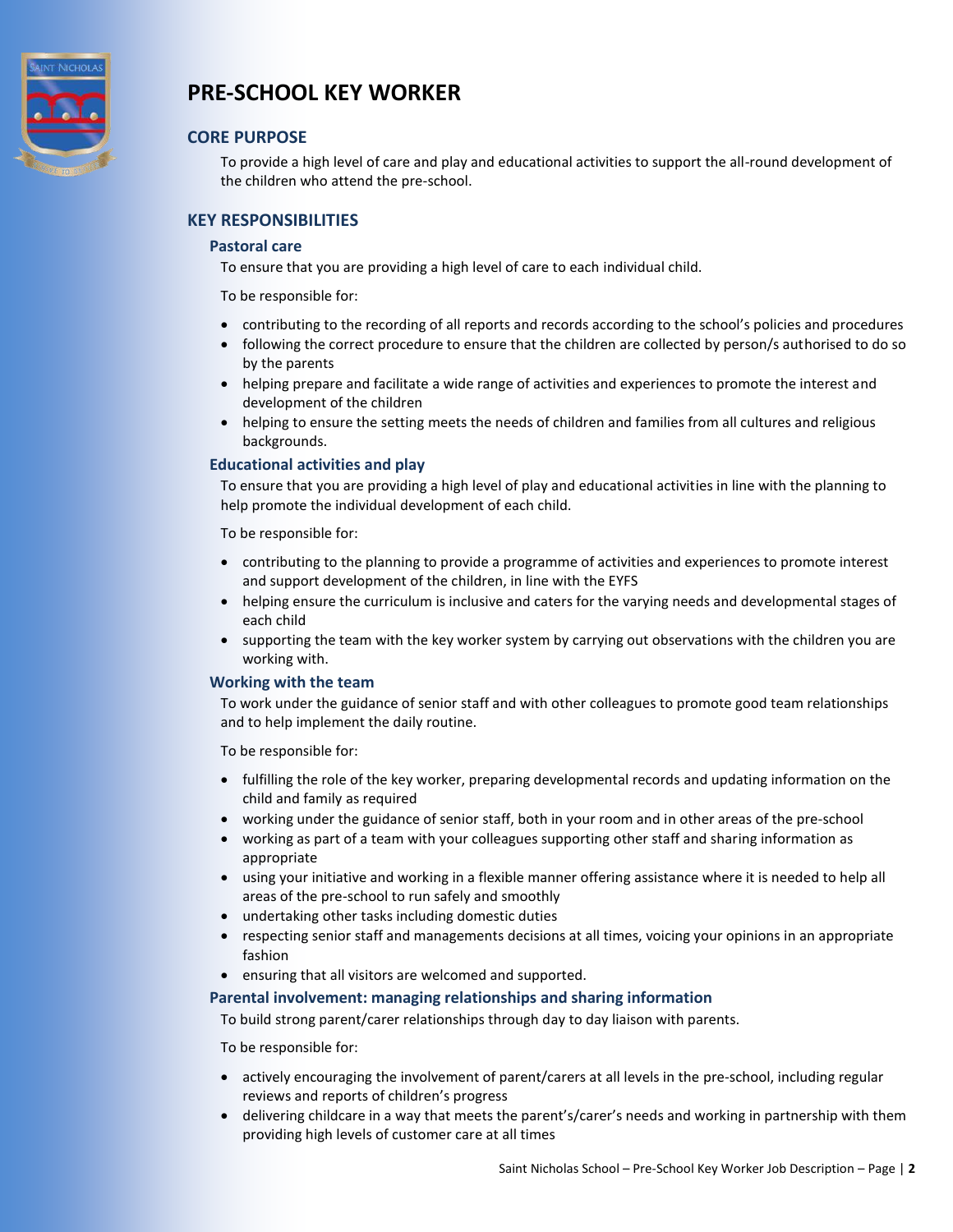

- building sound relationships with families and encouraging partnership working
- attending parents evenings, workshops, fun days, open mornings and staff meetings.

### **Child welfare**

To ensure that the pre-school and your practice complies with the Early Years Foundation Stage, the welfare requirements and Every Child Matters Outcomes.

To be responsible for:

- ensuring that the children's welfare is maintained at all times and assisting in providing for their health and hygiene needs
- helping to provide for the dietary needs of the children ensuring that specific and appropriate diets are available as necessary
- maintaining high levels of health and safety standards at all times. Ensuring that all relevant paperwork such as health and safety checklists and garden headcount checklists are completed as directed
- gaining an understanding of the Early Years Foundation Stage, Welfare requirements and Every Child Matters outcomes helping to ensure that all statutory regulations are upheld
- ensure that confidentiality is maintained at all times and that all information on the child and family is dealt with and stored in a confidential manner, always seeking direction as appropriate
- ensuring that all child protection procedures are followed at all times and concerns are reported to your senior immediately
- ensuring that all health and safety concerns are reported to the member of staff responsible for health and safety.

### **Professional duties**

To undertake any other duties deemed necessary that could impact on the working environment and the care of the children.

To be responsible for:

- ensuring that you act as a role model for other staff
- leading by example and supporting less experienced staff as required. Mentor less experienced staff by providing peer observations and constructive criticism
- undertaking other duties as deemed necessary by the management team and working across the whole pre-school as required
- attending out of working hours activities as necessary in order to support you, the children, other staff and the school as a whole
- attending relevant training as necessary and striving to develop your role
- striving to maintain the high profile of the pre-school at all times and ensuring that our mission of "Providing children with the very best start to help build young lives" is achieved.

### **Professional development and appraisal**

To be responsible for:

- the need to take responsibility for your own professional development
- identifying areas for own CPD and working alongside the Headmaster to target areas for own development
- undertaking professional duties that may be reasonably assigned by the Headmaster e.g. training courses
- taking part in regular appraisals, lesson observations and supervisions.

### **CONTRIBUTION TO SCHOOL LIFE**

### **School events**

- Demonstrate support of the Friends organised events, including attending the Christmas and Summer Fetes which take place on Saturdays.
- Attend two Saturday Open Mornings

Please note that the list of duties in the job description should not be regarded as exclusive or exhaustive. There will be other duties and requirements associated with your job and as a term of your employment you may be required to undertake various other duties as reasonably required.